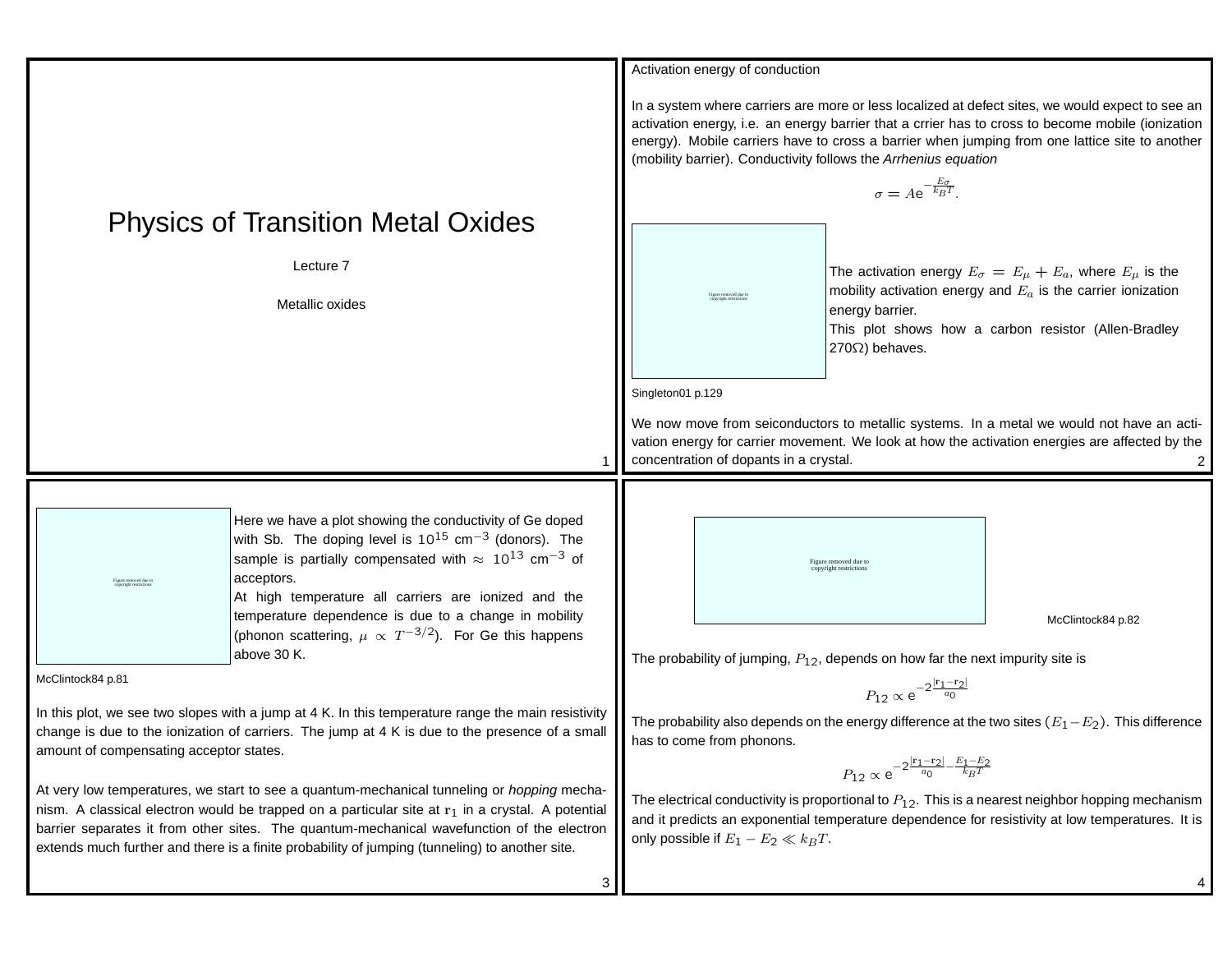| Semiconductor-to-metal transitions:                                                                                                                                                                                                                                     |             |                                                      | Transition to metallic state in doped oxides                                                                                                                                                                                                                                                                                                                                                                                              |                                                                                                                                                                                                                                                                                    |             |
|-------------------------------------------------------------------------------------------------------------------------------------------------------------------------------------------------------------------------------------------------------------------------|-------------|------------------------------------------------------|-------------------------------------------------------------------------------------------------------------------------------------------------------------------------------------------------------------------------------------------------------------------------------------------------------------------------------------------------------------------------------------------------------------------------------------------|------------------------------------------------------------------------------------------------------------------------------------------------------------------------------------------------------------------------------------------------------------------------------------|-------------|
| Semiconductors become completely metallic when heavily doped.                                                                                                                                                                                                           |             |                                                      |                                                                                                                                                                                                                                                                                                                                                                                                                                           |                                                                                                                                                                                                                                                                                    |             |
| Figure removed due to<br>copyright restrictions                                                                                                                                                                                                                         |             |                                                      |                                                                                                                                                                                                                                                                                                                                                                                                                                           | Figure removed due to<br>copyright restrictions                                                                                                                                                                                                                                    |             |
|                                                                                                                                                                                                                                                                         |             |                                                      |                                                                                                                                                                                                                                                                                                                                                                                                                                           |                                                                                                                                                                                                                                                                                    | Cox92 p.195 |
|                                                                                                                                                                                                                                                                         | Cox92 p.193 |                                                      |                                                                                                                                                                                                                                                                                                                                                                                                                                           | Even when there is no transition, as in Li-doped NiO, the activation energy still drops with doping.<br>This could be due to increased dielectric constant due to the extra polarizability of the impurity<br>states. Higher $\epsilon$ weakens carrier binding to the impurities. |             |
| Here we look what happens to heavily doped SrVO <sub>3</sub> , i.e. $La_{1-x}Sr_xVO_3$ as a function of doping<br>level x. As we see, the activation energy drops as the doping level increases. At $x = 0.2$ the<br>activation energy becomes zero and we get a metal. |             |                                                      | In various heavily-doped oxides, the Arrhenius activation energy plot does not work. In this case<br>the distance between impurity sites is small and the electron energy difference at two different<br>sites is more important. Effectively an electron can hop a longer distance if the energy difference<br>$E_1 - E_2$ is negative for the same value of $P_{12}$ . This is variable range hopping and it is more<br>accurate to use |                                                                                                                                                                                                                                                                                    |             |
|                                                                                                                                                                                                                                                                         |             | $\sigma = A e^{-\left(\frac{T_0}{T}\right)^{1/4}}$ . |                                                                                                                                                                                                                                                                                                                                                                                                                                           |                                                                                                                                                                                                                                                                                    |             |
|                                                                                                                                                                                                                                                                         | 5           | where $A$ and $T_0$ are constants.                   |                                                                                                                                                                                                                                                                                                                                                                                                                                           |                                                                                                                                                                                                                                                                                    |             |
| This can be seen in $Nb_{18-n}W_{8+n}O_{69}$<br>Figure removed due to<br>opyright restriction<br>Cox92 p.194                                                                                                                                                            |             |                                                      | Figure removed due t<br>ovright rest                                                                                                                                                                                                                                                                                                                                                                                                      | Variable range hopping is a general feature of disordered<br>systems. Impurities in an oxide lattice is one case. More<br>generally this is seen in amorphous materials.                                                                                                           |             |
|                                                                                                                                                                                                                                                                         |             | McClintock84 p.84                                    |                                                                                                                                                                                                                                                                                                                                                                                                                                           |                                                                                                                                                                                                                                                                                    |             |
| The carrier concentration goes up with $n$ . At highest $n$ there is no temperature dependence, i.e.<br>we have a metallic state. The $T^{1/4}$ exponent is a sign of a variable range hopping mechanism<br>of conduction.                                              |             |                                                      | Transitions to the metallic state can be seen in various measurements. The Seebeck coefficients<br>of metals are generally lower than those of semiconductors. A drop of thermopower usually hap-<br>pens close to the transition.<br>In other spectroscopic measurements a Fermi level crossing appears in photoelectron measure-<br>ments, a plasma peak appears in EELS, etc.<br>8                                                     |                                                                                                                                                                                                                                                                                    |             |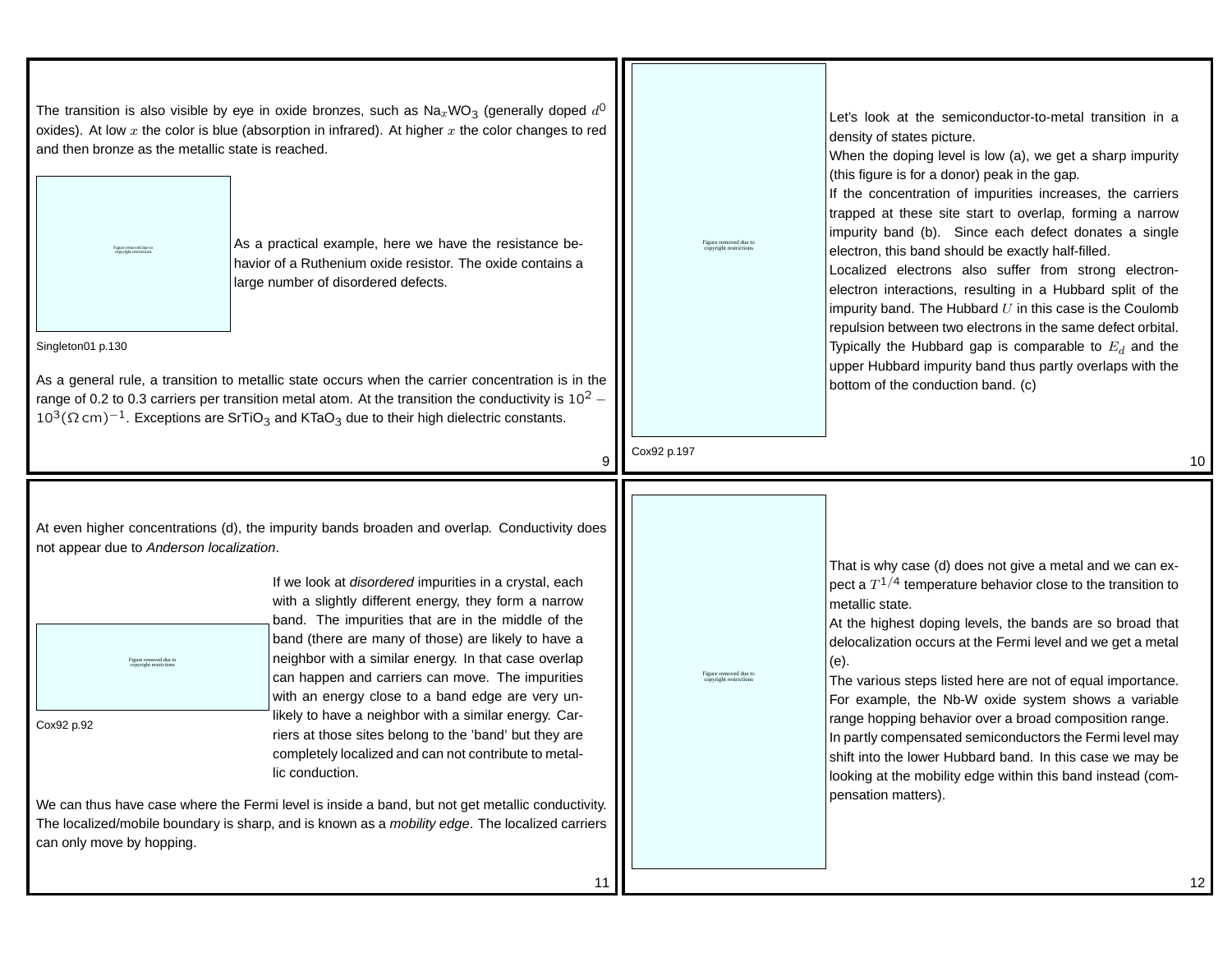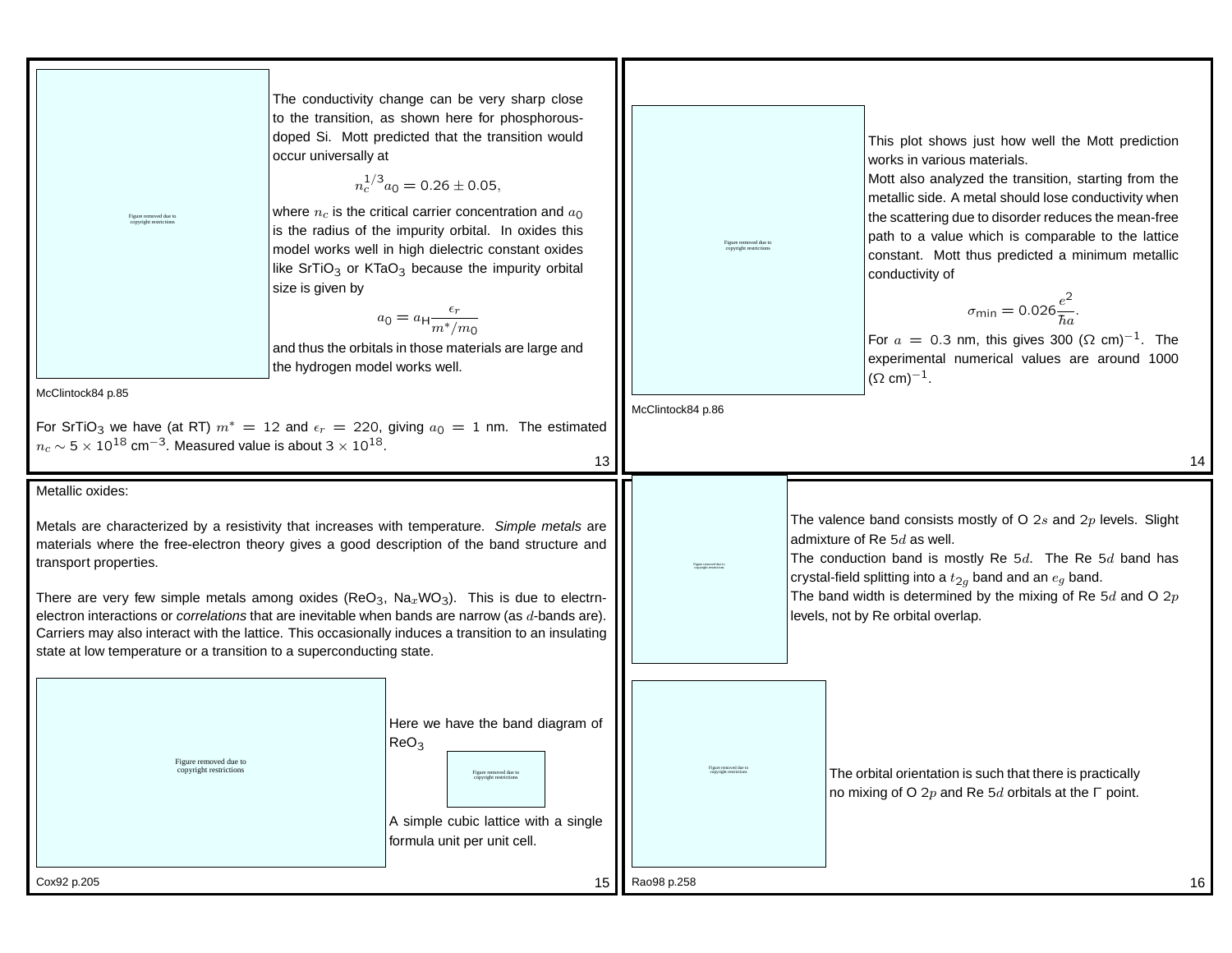|                                                                                                                                                                                                                                                                                                                                                                                                                                                                     | hybridized bands. The Na orbitals have much higher energy.                                                                                                                                                                                                                                                                                                                                 | The band structure of Na <sub>x</sub> WO <sub>3</sub> with $x > 0.4$ is similar to ReO <sub>3</sub> . The sodium occupies ran-<br>domly some of the large interstitial sites in the lattice. The conduction band is also due to W-O                                                                                                                                                                                                                                                                                                  |  |  |
|---------------------------------------------------------------------------------------------------------------------------------------------------------------------------------------------------------------------------------------------------------------------------------------------------------------------------------------------------------------------------------------------------------------------------------------------------------------------|--------------------------------------------------------------------------------------------------------------------------------------------------------------------------------------------------------------------------------------------------------------------------------------------------------------------------------------------------------------------------------------------|--------------------------------------------------------------------------------------------------------------------------------------------------------------------------------------------------------------------------------------------------------------------------------------------------------------------------------------------------------------------------------------------------------------------------------------------------------------------------------------------------------------------------------------|--|--|
| Three $d$ levels are degenerate at the $\Gamma$ point. Bond-<br>ing depends on the direction of k, which is why the<br>Figure removed due to<br>copyright restrictions<br>three bands split in some of the other regions in $k$ -<br>space. One branch is nearly flat in the $\Gamma X$ direction.                                                                                                                                                                  |                                                                                                                                                                                                                                                                                                                                                                                            | The density of states at $E_F$ has<br>been measured using photoelec-<br>tron spectroscopy $(\square)$ and specific<br>heat (.). The dashed line shows a<br>free-electron model calculation with<br>$m^* = m_0$ .                                                                                                                                                                                                                                                                                                                     |  |  |
|                                                                                                                                                                                                                                                                                                                                                                                                                                                                     |                                                                                                                                                                                                                                                                                                                                                                                            | Specific heat is<br>$C = \alpha T^3 + \gamma T,$<br>where the $T^3$ term comes from                                                                                                                                                                                                                                                                                                                                                                                                                                                  |  |  |
| The shape of the Fermi surface of metallic oxides can be measured in some cases, such as<br>ReO <sub>3</sub> because the mean-free path of electrons is long enough (resistivity is $10^7(\Omega \text{ cm})^{-1}$ at<br>low temperature. The calculated shape can be checked by measuring the de Haas-van Alphen                                                                                                                                                   |                                                                                                                                                                                                                                                                                                                                                                                            | phonons and the multiplier $\gamma$ of<br>the linear term is proportional to<br>$N(E_F)$                                                                                                                                                                                                                                                                                                                                                                                                                                             |  |  |
| effect (oscillation of sample magnetization in a strong magnetic field). In most other oxides, even<br>conducting, the mean-free path is comparable to a lattice constant.<br>17                                                                                                                                                                                                                                                                                    | Cox92 p.208                                                                                                                                                                                                                                                                                                                                                                                | $C_{\text{el}} = (\pi^2/3) k_B^2 T N(E_F).$<br>The measurements confirm that<br>each sodium gives a single carrier.<br>18                                                                                                                                                                                                                                                                                                                                                                                                            |  |  |
| The measured results give a linear $N(E_F)$ , while the free-electron prediction is                                                                                                                                                                                                                                                                                                                                                                                 | Transport properties                                                                                                                                                                                                                                                                                                                                                                       |                                                                                                                                                                                                                                                                                                                                                                                                                                                                                                                                      |  |  |
| $N(E_F) \propto m^* x^{1/3}$ .                                                                                                                                                                                                                                                                                                                                                                                                                                      |                                                                                                                                                                                                                                                                                                                                                                                            |                                                                                                                                                                                                                                                                                                                                                                                                                                                                                                                                      |  |  |
| This illustrates some of the difficulties in analyzing oxide data. What is not clear for the tungsten<br>bronzes is whether the electronic structure can be analyzed by a rigid-band model. In this case<br>the doping would only shift the Fermi level without actually changing the shape of the bands. In<br>$\text{Na}_x\text{WO}_3$ we would need to consider<br>• The disordered occupancy of interstitial sites by $\text{Na}^+$ ions<br>• Polaron formation |                                                                                                                                                                                                                                                                                                                                                                                            | $ReO3$ has an exceptionally high conductivity (for an oxide)<br>of $10^7$ ( $\Omega$ cm) <sup>-1</sup> . At room temperature it is still 10 times<br>more conducting than the best tungsten bronzes. The dis-<br>order caused by Na doping clearly has an effect.<br>The resistivity behavior shown here is for $\text{Na}_x \text{WO}_3$ . The<br>resistivity can be separated into two terms<br>$1/\sigma = \rho = \rho_{\text{dis}} + \rho_{\text{lat}}$<br>where $\rho_{dis}$ is the residual resistivity at low temperature due |  |  |
| • Coulomb interactions                                                                                                                                                                                                                                                                                                                                                                                                                                              |                                                                                                                                                                                                                                                                                                                                                                                            | to scattering by static disorder and $\rho_{\text{lat}}$ is the contribution<br>of lattice vibrations.                                                                                                                                                                                                                                                                                                                                                                                                                               |  |  |
| All these influences may be present in the metallic regime as well, distorting the density of<br>states. There is also a slight increase in the W-W distance as doping level increases (due to<br>the introduction of electrons into antibonding orbitals). This would decrease orbital overlap and<br>make the bands narrower (effective masses larger). The linear $N(E_F)$ dependence is probably<br>a sum of many influences.<br>19                             | Cox92 p.211<br>The diorder scattering term is very large at 4 K. For $x = 0.5$ it contributes about one half of the<br>room-temperature resistivity. Disorder is reduced as the Na sites are filled up with x increasing<br>from 0.5 to 0.9. This results in a 10-fold drop of resistivity. The bump at $x = 0.75$ is due to<br>partial Na ordering as shown by neutron diffraction.<br>20 |                                                                                                                                                                                                                                                                                                                                                                                                                                                                                                                                      |  |  |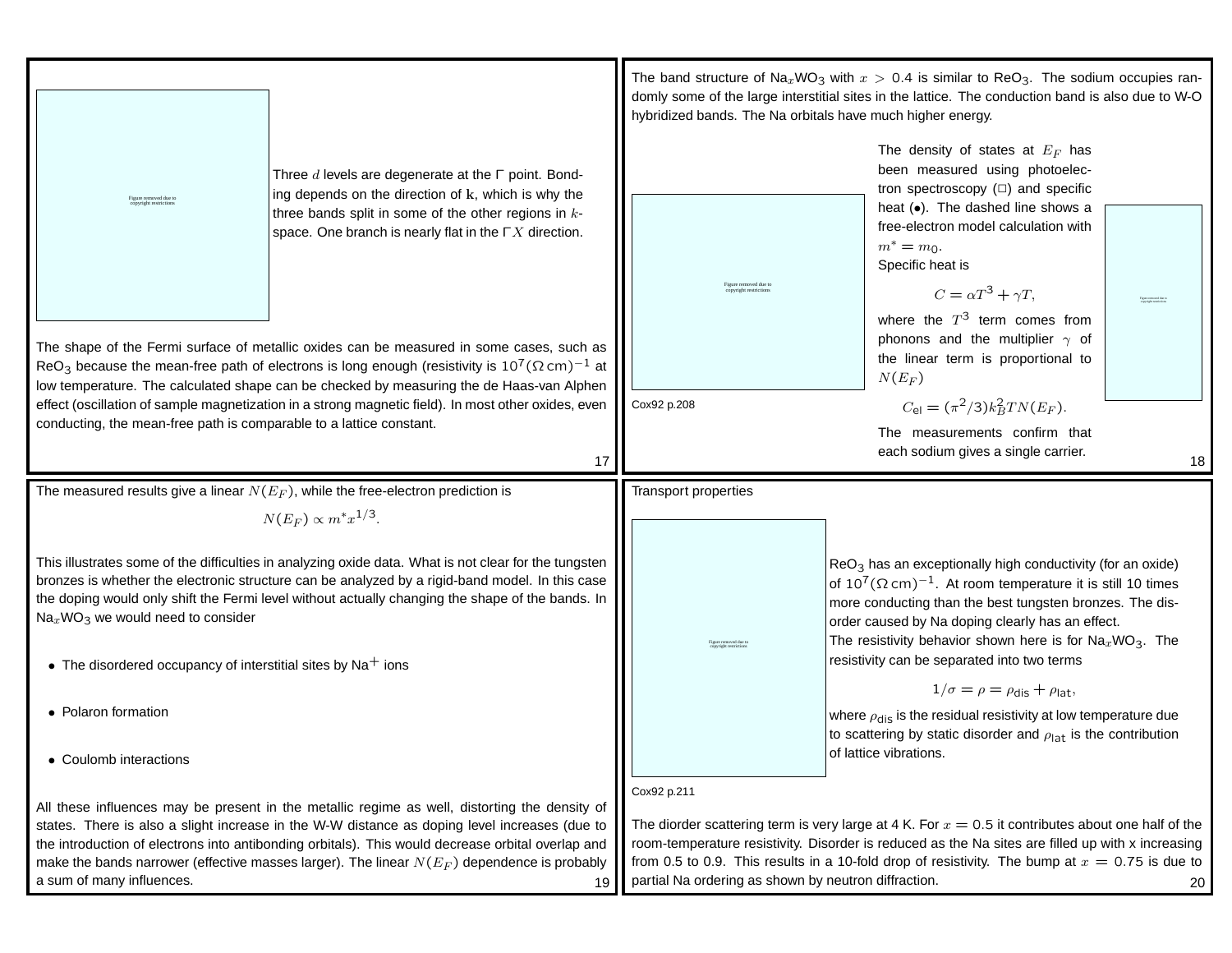For a tree electron system we would have a field coefficient  
\n
$$
En_1 = -\frac{1}{\sqrt{2}}
$$
  
\nFor a measure of search was a close to linear dependence.  
\n $En_2 = -\frac{1}{\sqrt{2}}$   
\n $En_3 = -\frac{1}{\sqrt{2}}$   
\n $Ch_4 = -\frac{1}{\sqrt{2}}$   
\n $Ch_5 = -\frac{1}{\sqrt{2}}$   
\n $Ch_6 = -\frac{1}{\sqrt{2}}$   
\n $Ch_7 = -\frac{1}{\sqrt{2}}$   
\n $Ch_8 = -\frac{1}{\sqrt{2}}$   
\n $Ch_9 = -\frac{1}{\sqrt{2}}$   
\n $Ch_9 = -\frac{1}{\sqrt{2}}$   
\n $Ch_9 = -\frac{1}{\sqrt{2}}$   
\n $Ch_9 = -\frac{1}{\sqrt{2}}$   
\n $Ch_9 = -\frac{1}{\sqrt{2}}$   
\n $Ch_9 = -\frac{1}{\sqrt{2}}$   
\n $Ch_9 = -\frac{1}{\sqrt{2}}$   
\n $Ch_9 = -\frac{1}{\sqrt{2}}$   
\n $Ch_9 = -\frac{1}{\sqrt{2}}$   
\n $Ch_9 = -\frac{1}{\sqrt{2}}$   
\n $Ch_9 = -\frac{1}{\sqrt{2}}$   
\n $Ch_9 = -\frac{1}{\sqrt{2}}$   
\n $Ch_9 = -\frac{1}{\sqrt{2}}$   
\n $Ch_9 = -\frac{1}{\sqrt{2}}$   
\n $Ch_9 = -\frac{1}{\sqrt{2}}$   
\n $Ch_9 = -\frac{1}{\sqrt{2}}$   
\n $Ch_9 = -\frac{1}{\sqrt{2}}$   
\n $Ch_9 = -\frac{1}{\sqrt{2}}$   
\n $Ch_9 = -\frac{1}{\sqrt{2}}$   
\n $Ch_9 = -\frac{1}{\sqrt{2}}$   
\n $Ch_9 = -\frac{1}{\sqrt{2}}$   
\n $Ch_9 = -\frac{1}{\sqrt{2}}$   
\n $Ch_9 = -\frac{1}{\sqrt{2}}$   
\n $Ch_9 = -\frac{1}{\sqrt{2}}$   
\n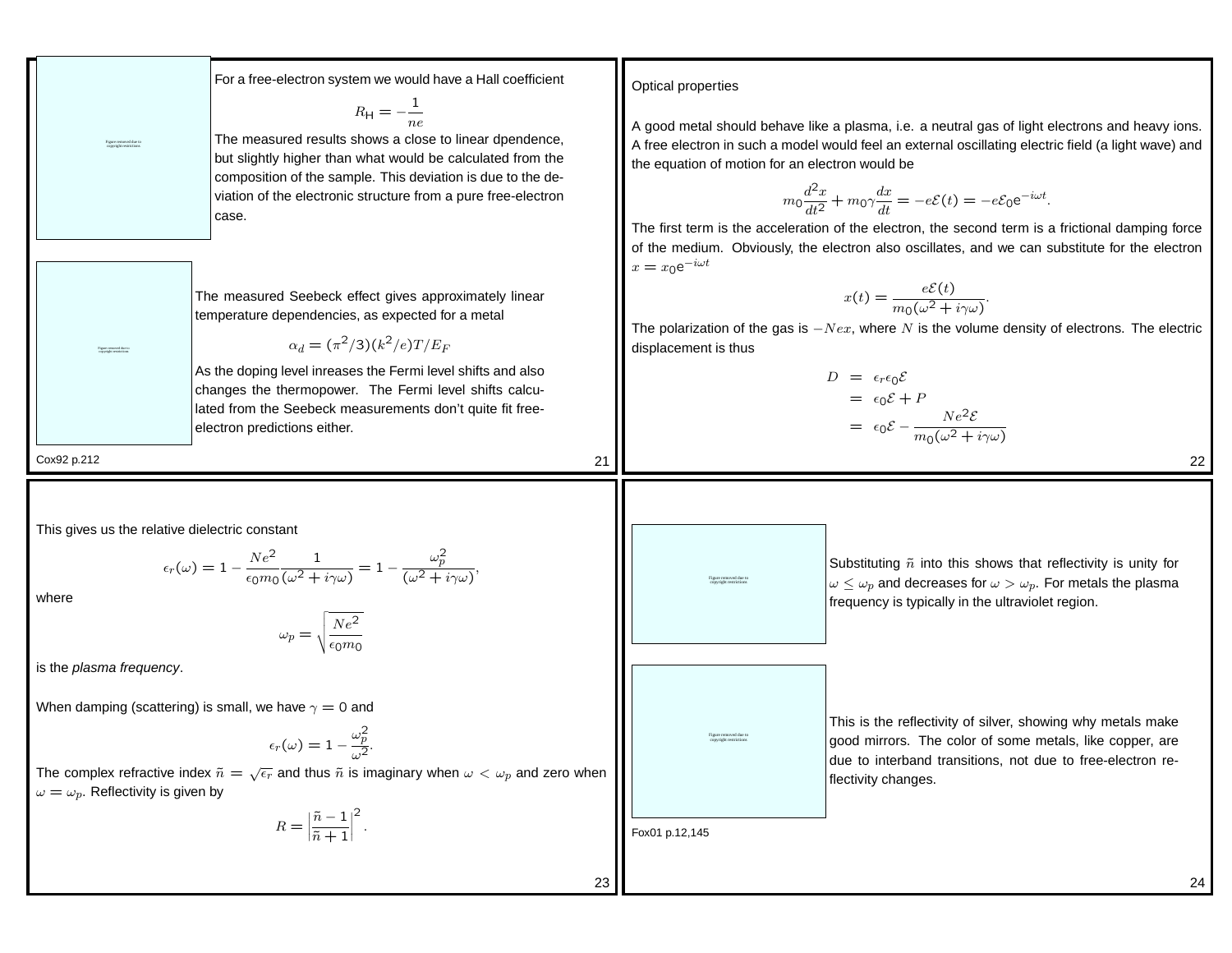